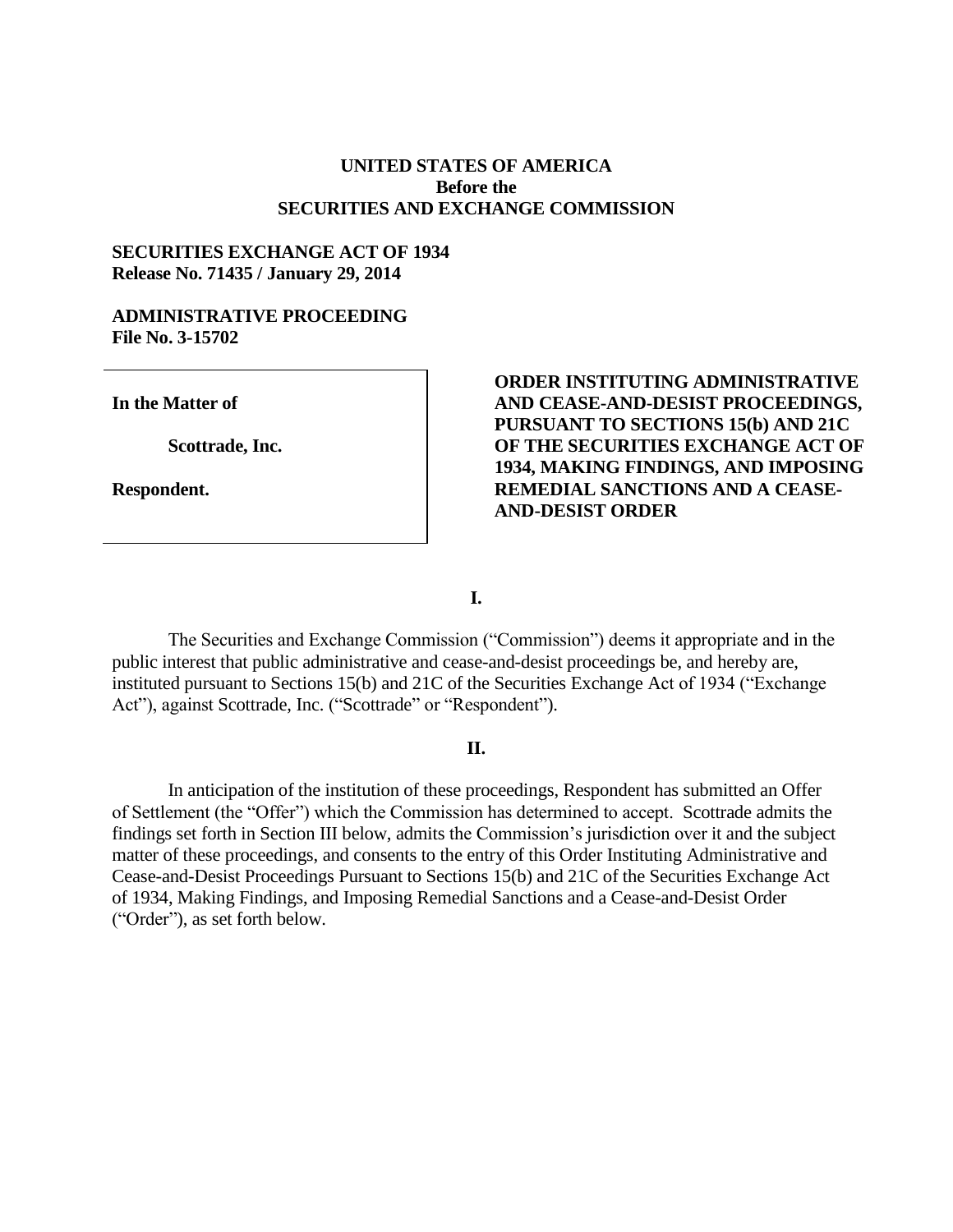#### **III.**

On the basis of this Order and Respondent's Offer, the Commission finds that:

#### **Summary**

It is a fundamental obligation of broker-dealers to provide complete and accurate blue sheet data when requested by representatives of the Commission to do so. Blue sheet data is critical to many aspects of the Commission's operations and its ability to discharge its enforcement and regulatory mandates. The failure of a broker-dealer to provide complete and accurate blue sheet information in response to a Commission request can impact the Commission's ability to discharge its statutory obligations, undermine the integrity of its investigations and examinations, and ultimately interfere with the Commission's ability to protect investors.

This action results from Scottrade's violation of the recordkeeping requirements of Section 17(a) of the Exchange Act and Rules 17a-4(j), 17a-25 and 17a-4(f)(3)(v) thereunder. From March 2006 through April 2012 (the "relevant period"), Scottrade failed to provide required accurate and complete blue sheet submissions to the Commission, and also failed to have an audit system that provided accountability regarding the inputting of records required to be maintained and preserved.<sup>1</sup>

Section 17 of the Exchange Act imposes on broker-dealers recordkeeping requirements that are essential to the Commission's ability to enforce the federal securities laws and to protect investors. To ensure the continued effectiveness of the Commission's enforcement and regulatory programs, broker-dealers must comply with, among other things: Rule 17a-25, requiring that broker-dealers submit electronically securities transaction information upon request by the Commission's staff; Rule 17a-4(j), requiring broker-dealers to furnish promptly true, complete, and current copies of those records upon request by the Commission's staff; and Rule  $17a-4(f)(3)(v)$ , requiring broker-dealers to have an audit system that provides for accountability regarding the inputting of records required to be maintained and preserved. Scottrade failed to comply with these requirements, as described below.

### **Respondent**

1. Scottrade, Inc. is a private company incorporated in Arizona. Its principal place of business and headquarters is located in St. Louis, Missouri. Scottrade is a brokerage firm that provides financial services to individual investors through an online platform and its branch network. It has been registered with the Commission as a broker-dealer since 1980. In the fall of 1996, Scottrade expanded its services and introduced online trading at Scottrade.com.

 $\overline{a}$ 

<sup>1</sup> Blue sheets (so-called because of the traditional blue paper on which such records were reported and maintained prior to their conversion to an electronic format) are documents in a standardized format that are generated by market makers, brokers and/or clearing houses, at the request of the Commission and/or self-regulatory organizations ("SROs"), that provide detailed information about trades performed by a firm and its customers.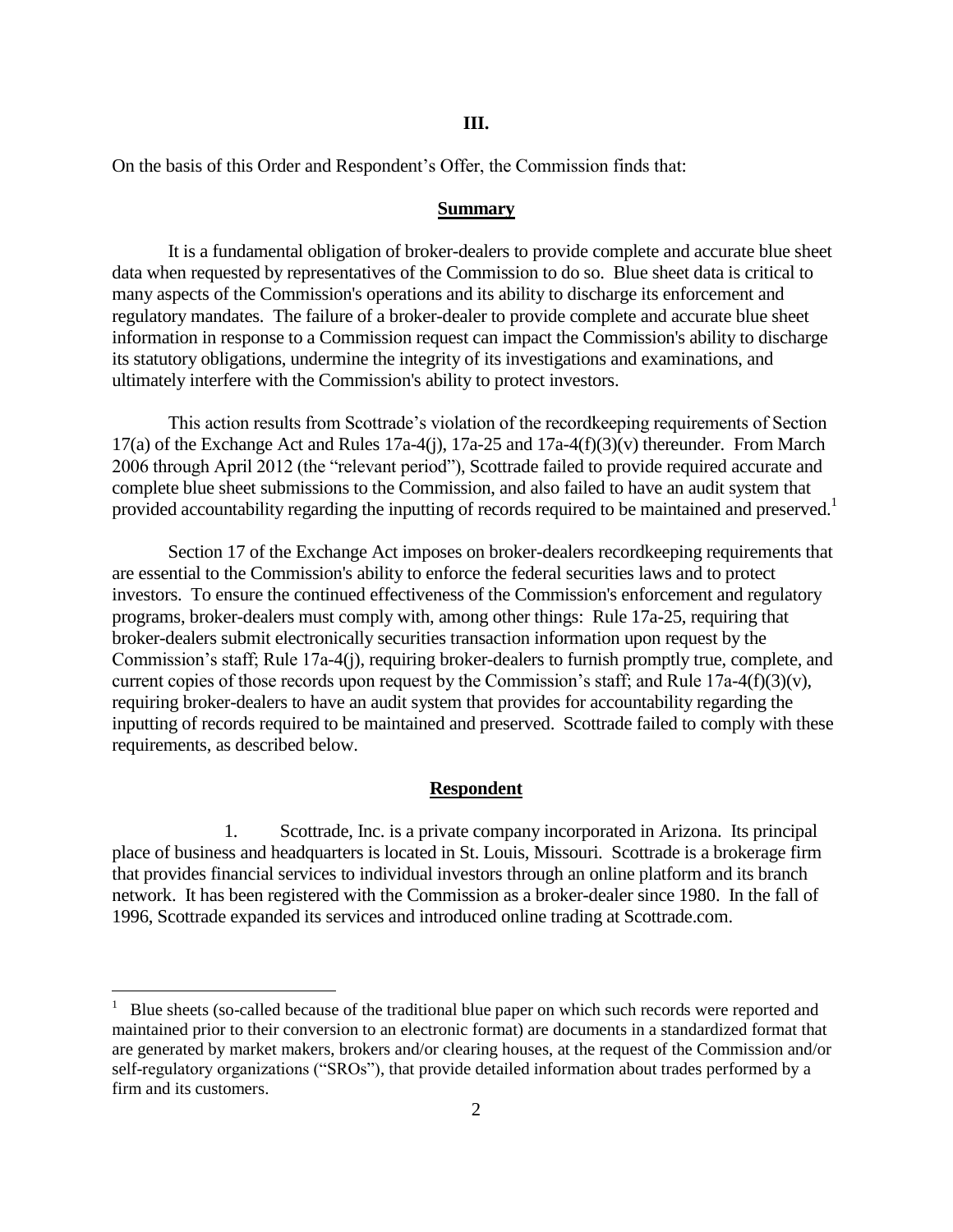# **Background**

# **A. Scottrade Failed to Retain and Produce Requested Blue Sheet Information**

2. In 2003, Scottrade migrated to a new back office data processing system that was created and managed by a related company. Scottrade relied on this processing system for storing and providing the required electronically formatted information for the processing of blue sheet requests from the Commission and SROs.

3. In March 2006, Scottrade directed its related company to implement a code change to the program for the back office data processing system that was responsible for the handling of blue sheet requests made to Scottrade. As an inadvertent result of the change, from March 2006 through April 2012, Scottrade failed to report in its blue sheet responses to the Commission trades that were transferred from Scottrade's customers' accounts to its error accounts because the trades resulted from trading errors or because they were deemed fraudulent ("Error Account trades").

4. Although Scottrade's Information Systems Department conducted testing of the data processing system program after the coding change, its testing was inadequate and failed to reveal the exclusion of the Error Account trades. In addition, Scottrade's Compliance Department conducted annual testing of samples of its blue sheet responses that was inadequate and failed to reveal the error in its data processing system.

5. During the relevant period, Scottrade had in place certain procedures and policies with respect to the processing of blue sheet requests, but failed to take reasonable steps to establish or implement a system to ensure the maintenance and preservation of the required blue sheet data and the submission of accurate and complete blue sheets to the Commission.

6. During the relevant period, contrary to Scottrade's obligation to provide accurate and complete blue sheet data in response to the Commission's requests, Scottrade failed to provide the required information on 1,231 occasions.

7. During the relevant period, Scottrade did not have an audit system that provided for accountability regarding the inputting of records required to be maintained and preserved.

# **B. Discovery of Scottrade's Violations**

8. In December 2011, in connection with a related investigation, the staff identified suspicious securities trades that took place in an intruded victim account at Scottrade and another online brokerage account from September to November 2011. As a result, the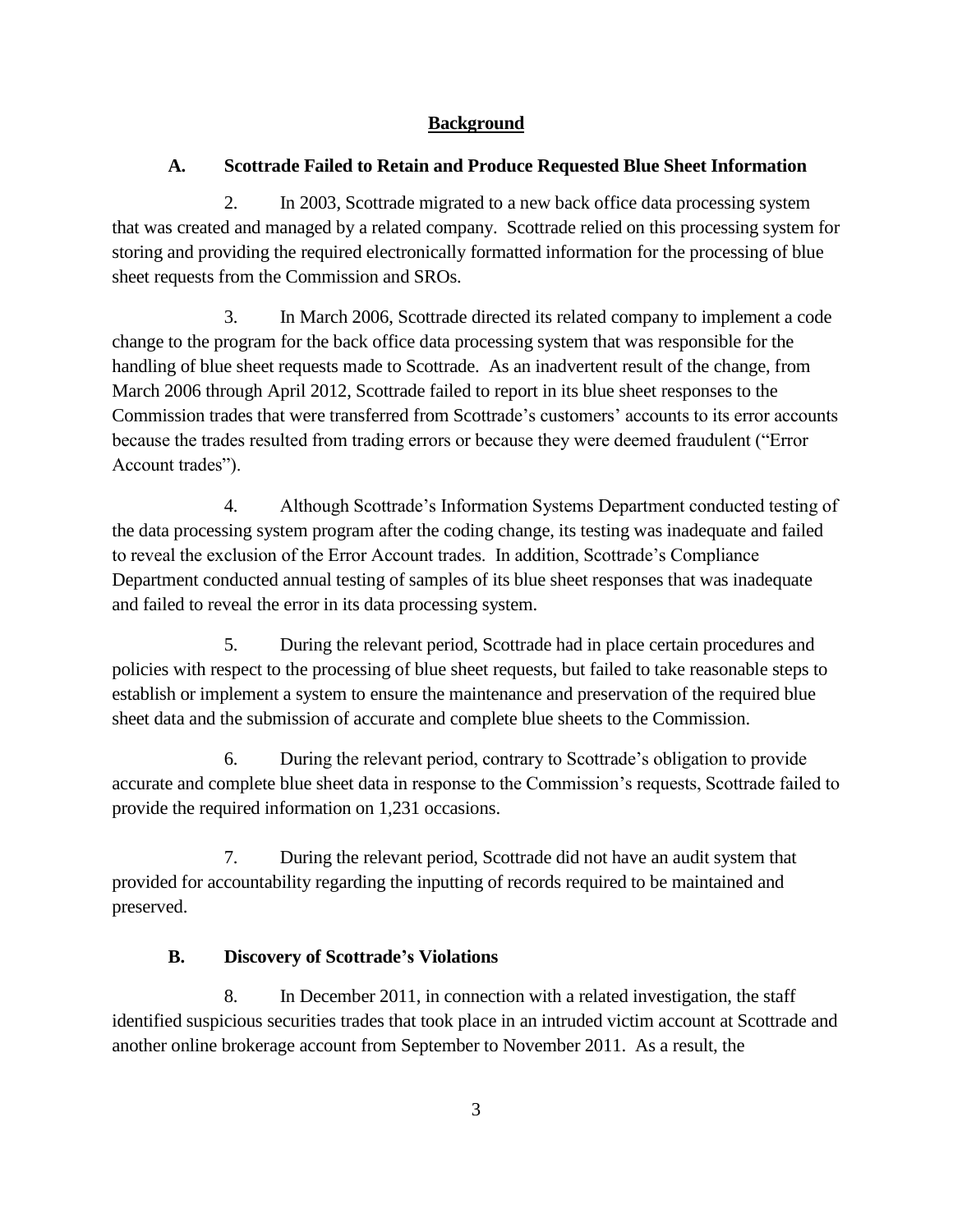Commission staff sent blue sheet requests to Scottrade concerning the securities involved in the suspicious trades.

9. The blue sheet data provided to the Commission staff by Scottrade failed to include responsive data regarding a number of instances of trading in the subject securities during September and October 2011 that resulted from unauthorized account intrusions.

10. After the Commission staff discovered the missing blue sheet data, it contacted Scottrade and was informed by the company that certain Error Account trades were inadvertently omitted from its blue sheet responses from March 2006 through April 2012.

11. Scottrade notified the Commission staff on April 25, 2012, that it had corrected the deficient code for the program for its data processing system responsible for blue sheet responses.

# **C. Violations of the Federal Securities Laws**

12. As a result of the conduct described above, Scottrade willfully violated Section 17(a) of the Exchange Act and Exchange Act Rule 17a-4(j) by failing to "furnish promptly to a representative of the Commission legible, true, complete, and current copies of those records of the [broker-dealer] that are required to be preserved under [Rule 17a-4], or any other records of the [broker-dealer] subject to examination under Section 17(b) of the [Exchange Act] that are requested by the representative of the Commission."<sup>2</sup>

13. As a result of the conduct described above, Scottrade willfully violated Section 17(a) of the Exchange Act and Exchange Act Rule 17a-25 by failing to produce requested blue sheet data to the Commission staff, and by not properly maintaining and preserving the blue sheet data information.

14. As a result of the conduct described above, Scottrade willfully violated Section 17(a) of the Exchange Act and Exchange Act Rule  $17a-4(f)(3)(v)$  by failing to have "in place an audit system providing for accountability regarding inputting of records required to be maintained and preserved pursuant to Rules 17a-3 and 17a-4 to electronic storage media and inputting of any changes made to every original and duplicate record maintained and preserved thereby."

 $\overline{a}$ <sup>2</sup> A willful violation of the securities laws means merely "that the person charged with the duty knows what he is doing.'" Wonsover v. SEC, 205 F.3d 408, 414 (D.C. Cir. 2000) (quoting Hughes v. SEC, 174 F.2d 969, 977 (D.C. Cir. 1949)). There is no requirement that the actor "'also be aware that he is violating one of the Rules or Acts.'" Id. (quoting Gearhart & Otis, Inc. v. SEC, 348 F.2d 798, 803 (D.C. Cir. 1965)).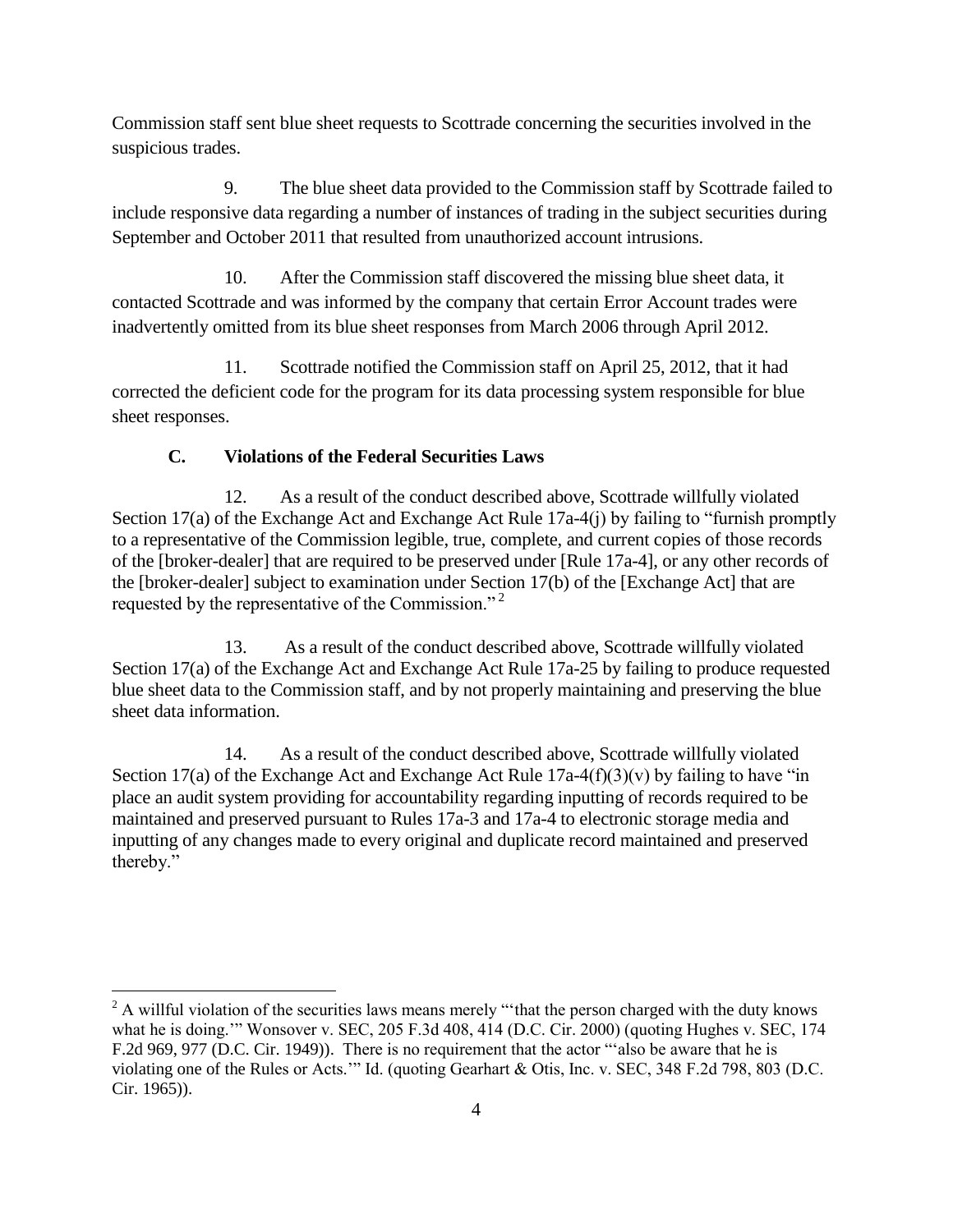### **D. Scottrade's Remedial Efforts**

15. In determining to accept the Offer, the Commission considered remedial acts promptly undertaken by Scottrade and cooperation afforded the Commission staff*.* 

### **E. Undertakings**

- 16. Scottrade has undertaken to retain an Independent Consultant as follows:
	- a) Scottrade shall retain, within 30 days of the date of this Order, at its expense, an Independent Consultant not unacceptable to the Commission's staff, to conduct a review of Scottrade's supervisory, compliance, and other policies and procedures designed to detect and prevent violations of the federal securities laws related to blue sheet submissions, and making, keeping and preserving required books and records. Scottrade shall cooperate fully with the Independent Consultant and shall provide the Independent Consultant with access to its files, books, records, and personnel as reasonably requested for the review;
	- b) Scottrade shall require that, at the conclusion of that review, which in no event will be more than 150 days after the date of the Independent Consultant's retention, the Independent Consultant will submit to Scottrade and to the Commission an Initial Report. The Initial Report will address the adequacy of Scottrade's policies and procedures to detect and prevent federal securities law violations related to blue sheet submissions, and making and keeping required books and records, and will include the Independent Consultant's recommendations thereon. The reports by the Independent Consultant will likely include confidential financial, proprietary, competitive business or commercial information. Public disclosure of the reports could discourage cooperation, impede pending or potential government investigations or undermine the objectives of the reporting requirement. For these reasons, among others, the reports and the contents thereof are intended to remain and shall remain non-public, except (1) pursuant to court order, (2) as agreed to by the parties in writing, (3) to the extent that the Commission determines in its sole discretion that disclosure would be in furtherance of the Commission's discharge of its duties and responsibilities, or (4) as otherwise required by law;
	- c) Within 30 days of transmittal of the Independent Consultant's Initial Report, Scottrade shall in writing advise the Independent Consultant of the recommendations that it has determined to accept and the recommendations that it considers to be unduly burdensome. With respect to any recommendation that Scottrade deems unduly burdensome, Scottrade may propose an alternative policy or procedure designed to achieve the same objective or purpose;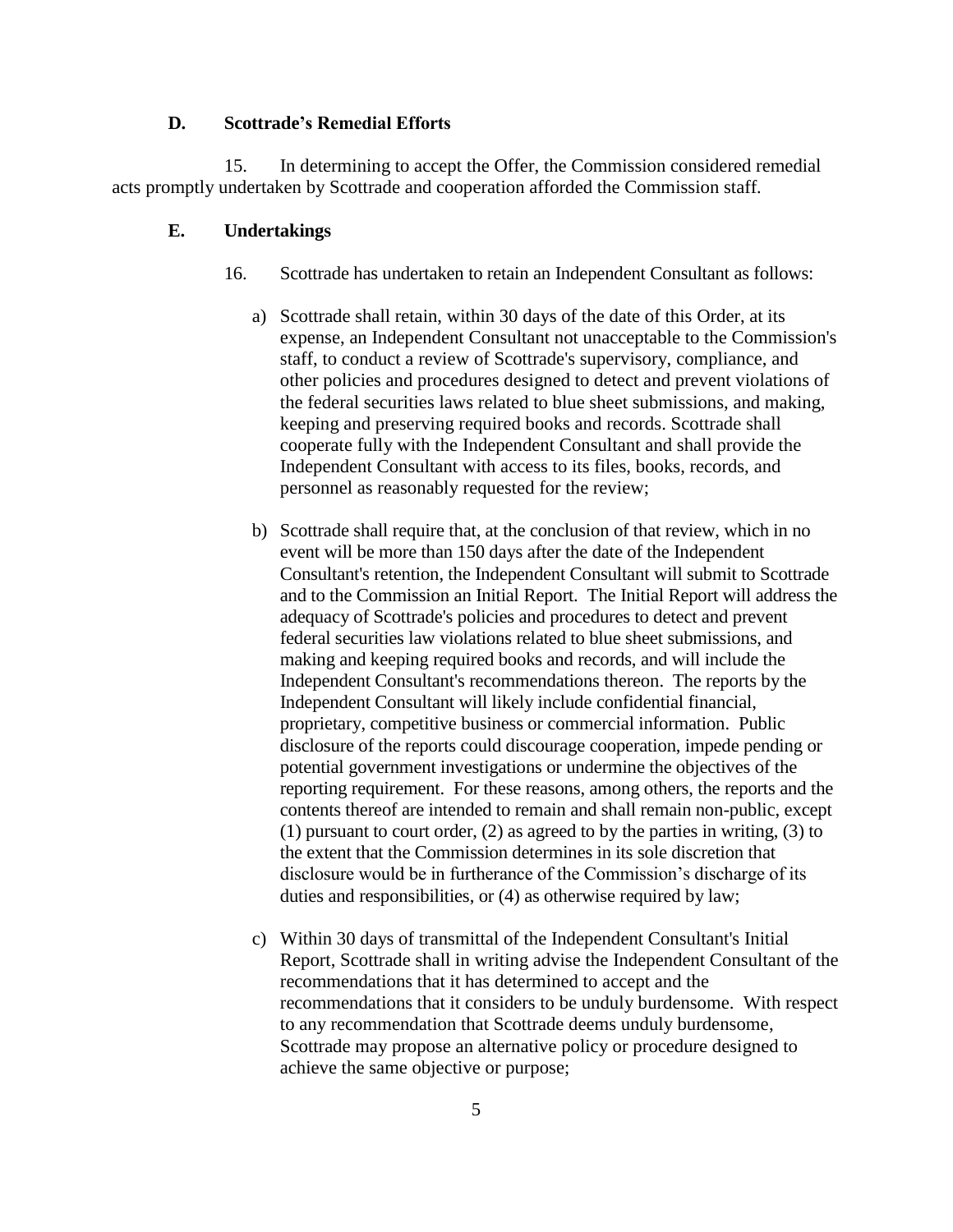- d) With respect to any recommendation or proposal as to which Scottrade and the Independent Consultant do not agree, Scottrade shall attempt in good faith to reach an agreement with the Independent Consultant. In the event the Independent Consultant and Scottrade are unable to agree on an alternative proposal, Scottrade shall abide by the recommendation of the Independent Consultant;
- e) Within 90 days of transmittal of the Independent Consultant's Initial Report, Scottrade shall in writing advise the Independent Consultant and the Commission of the recommendations and proposals that it is adopting;
- f) Scottrade shall require that the Independent Consultant complete the aforementioned review and submit a written Final Report thereon to Scottrade and to the Commission's staff within 330 days after the date of this Order. The Final Report will recite the efforts the Independent Consultant undertook to review Scottrade's supervisory functions, compliance mechanisms, and other policies and procedures, set forth the Independent Consultant's recommendations and Scottrade's proposals, and describe how Scottrade is implementing those recommendations and proposals;
- g) Scottrade shall take all necessary and appropriate steps to adopt and implement all recommendations and proposals contained in the Independent Consultant's Final Report;
- h) No later than one year after the date of this Order, unless extended pursuant to paragraph "i" below, Scottrade shall certify, in writing, compliance with the undertakings set forth above. The certification shall identify the undertakings, provide written evidence of compliance in the form of a narrative, and be supported by exhibits sufficient to demonstrate compliance. The Commission staff may make reasonable requests for further evidence of compliance, and Scottrade agrees to provide such evidence. The certification and supporting material shall be submitted to Kingdon Kase, Assistant Regional Director, with a copy to the Office of Chief Counsel of the Enforcement Division;
- i) For good cause shown, and upon receipt of a timely application from the Independent Consultant or Scottrade, the Commission's staff may extend any of the procedural dates set forth above;
- j) To ensure the independence of the Independent Consultant, Scottrade: (i) shall not have the authority to terminate the Independent Consultant, without the prior written approval of the Commission's staff; (ii) shall compensate the Independent Consultant, and persons engaged to assist the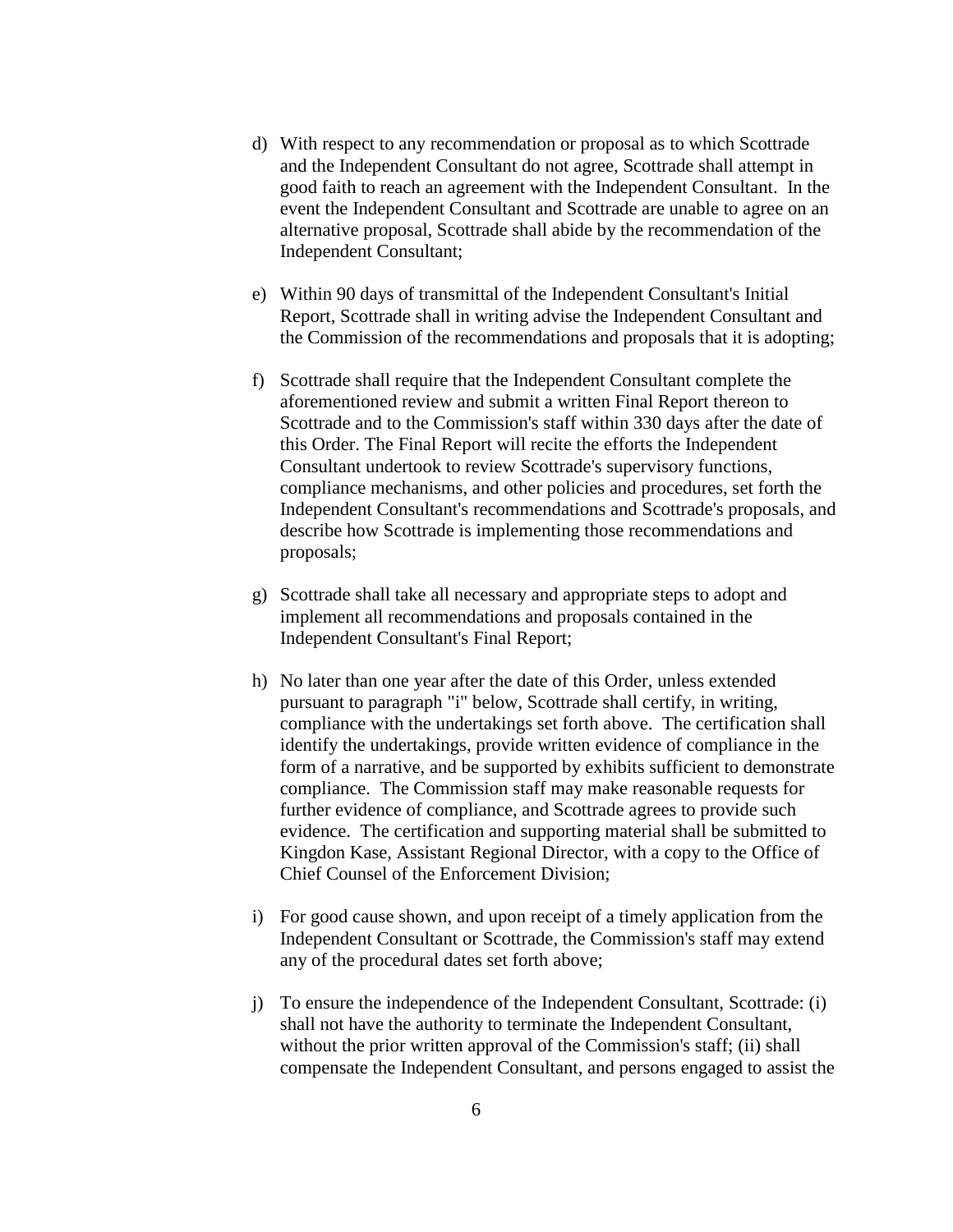Independent Consultant, for services rendered pursuant to this Order at their reasonable and customary rates; (iii) shall not be in and shall not have an attorney-client relationship with the Independent Consultant and shall not seek to invoke the attorney-client or any other doctrine or privilege to prevent the Independent Consultant from transmitting any information, reports, or documents to the Commission or its staff; and

k) Scottrade shall require the Independent Consultant to enter into an agreement that provides that for the period of engagement and for a period of two years from completion of the engagement, the Independent Consultant shall not enter into any employment, consultant, attorneyclient, auditing or other professional relationship with Scottrade, or any of its present or former affiliates, directors, officers, employees, or agents acting in their capacity. The agreement will also provide that the Independent Consultant will require that any firm with which he/she is affiliated or of which he/she is a member, and any person engaged to assist the Independent Consultant in performance of his/her duties under this Order shall not, without prior written consent of the Commission's staff, enter into any employment, consultant, attorney-client, auditing or other professional relationship with Scottrade, or any of its present or former affiliates, directors, officers, employees, or agents acting in their capacity as such for the period of the engagement and for a period of two years after the engagement.

#### **IV.**

In view of the foregoing, the Commission deems it appropriate, and in the public interest to impose the sanctions agreed to in Scottrade's Offer.

Accordingly, pursuant to Sections 15(b) and 21C of the Exchange Act, it is hereby ORDERED that**:**

A. Scottrade shall cease and desist from committing or causing any violations and any future violations of Section 17(a) of the Exchange Act and Rules 17a-4(j), 17a-25, and 17a- $4(f)(3)(v)$  thereunder.

B. Scottrade is censured.

C. Scottrade shall, within 10 days of the entry of this Order, pay a civil money penalty in the amount of \$2,500,000 to the United States Treasury*.* If timely payment is not made, additional interest shall accrue pursuant to 31 U.S.C. § 3717. Payment must be made in one of the following ways:

(1) Scottrade may transmit payment electronically to the Commission, which will provide detailed ACH transfer/Fedwire instructions upon request;